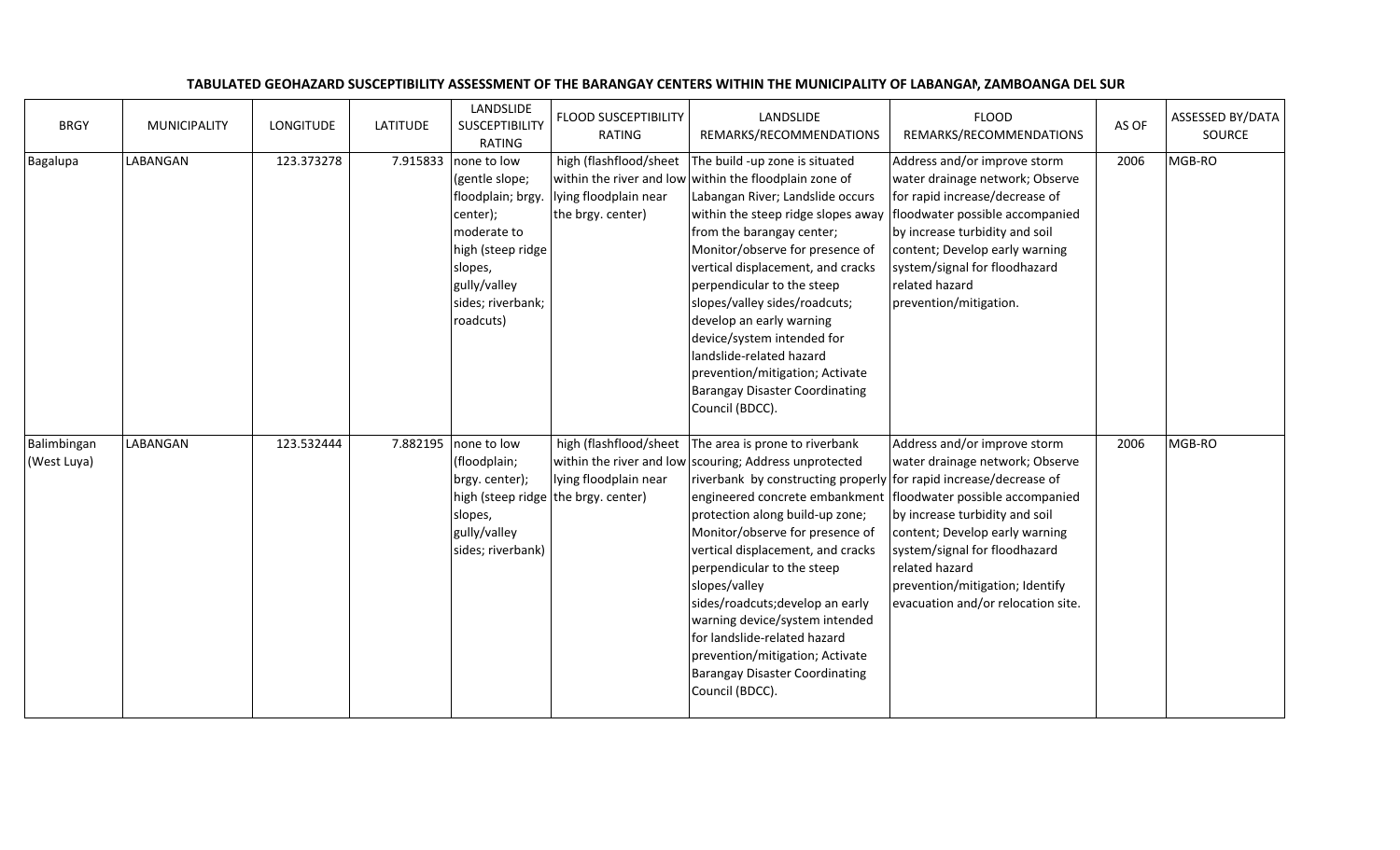| Binayan | LABANGAN | 123.400694 | 7.926750 | none to low<br>(floodplain;<br>brgy. center);<br>slopes,<br>gully/valley<br>sides; riverbank) | high (flashflood/sheet<br>within the river and low<br>lying floodplain near<br>high (steep ridge the brgy. center)                                      | The area is prone to riverbank<br>scouring; Address unprotected<br>riverbank by constructing properly for rapid increase/decrease of<br>engineered concrete embankment   floodwater possible accompanied<br>protection along build-up zone;<br>Monitor/observe for presence of<br>vertical displacement, and cracks<br>perpendicular to the steep<br>slopes/valley<br>sides/roadcuts; develop an early<br>warning device/system intended<br>for landslide-related hazard<br>prevention/mitigation; Activate<br><b>Barangay Disaster Coordinating</b><br>Council (BDCC).                                                                                                    | Address and/or improve storm<br>water drainage network; Observe<br>by increase turbidity and soil<br>content; Develop early warning<br>system/signal for floodhazard<br>related hazard<br>prevention/mitigation; Identify<br>evacuation and/or relocation site.                                                                      | 2006 | MGB-RO |
|---------|----------|------------|----------|-----------------------------------------------------------------------------------------------|---------------------------------------------------------------------------------------------------------------------------------------------------------|----------------------------------------------------------------------------------------------------------------------------------------------------------------------------------------------------------------------------------------------------------------------------------------------------------------------------------------------------------------------------------------------------------------------------------------------------------------------------------------------------------------------------------------------------------------------------------------------------------------------------------------------------------------------------|--------------------------------------------------------------------------------------------------------------------------------------------------------------------------------------------------------------------------------------------------------------------------------------------------------------------------------------|------|--------|
| Bokong  | LABANGAN | 123.460194 | 7.910667 | none to low<br>(floodplain;<br>brgy. center);<br>slopes,<br>gully/valley<br>sides; riverbank) | low (barangay center);<br>moderate to high<br>(flashflood/sheet<br>high (steep ridge within the Labangan<br>River and its low lying<br>floodplain zone) | The barangay center is situated at<br>the fooslope of a steeply sloping<br>ridge; Possible landslide<br>accumulation zone; There were<br>identified active landslide<br>escarpment along steep slopes,<br>north of the barangay;<br>Monitor/observe for presence of<br>vertical displacement, and cracks<br>perpendicular to the steep<br>slopes/valley sides; Limit/avoid the<br>constructing residential<br>/infrastructure projects directly<br>along the foot of the steep slope;<br>develop an early warning<br>device/system intended for<br>landslide-related hazard<br>prevention/mitigation; Activate<br><b>Barangay Disaster Coordinating</b><br>Council (BDCC). | Address and/or improve storm<br>water drainage network; Observe<br>for rapid increase/decrease of<br>floodwater possible accompanied<br>by increase turbidity and soil<br>content; Develop early warning<br>system/signal for floodhazard<br>related hazard<br>prevention/mitigation; Identify<br>evacuation and/or relocation site. | 2006 | MGB-RO |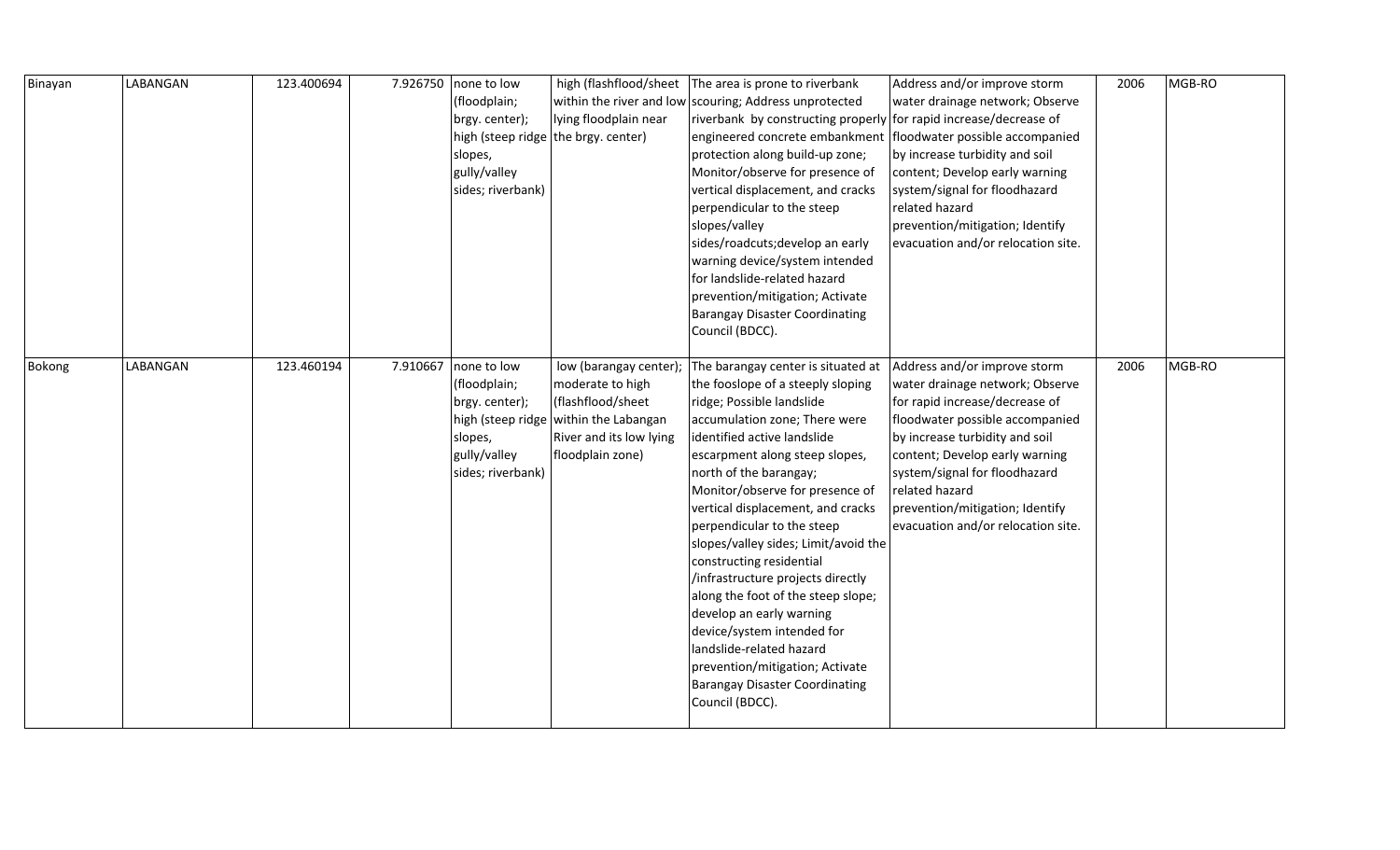| Bulanit  | LABANGAN | 123.482544 | 7.847649 none |                                                                                                                                  | moderate to high<br>(sheetflood within<br>floodplain; ricefield;<br>brgy. center) | Activate Barangay Disaster<br>Coordinating Council (BDCC).                                                                                                                                                                                                                                                                                                                                          | The barangay proper is situated<br>within the vast low lying<br>floodplain/alluvial plain betweem<br>Tawagan River and Labangan River;<br>Address and/or improve storm<br>water drainage network; Observe<br>for rapid increase/decrease of<br>floodwater possible accompanied<br>by increase turbidity and soil<br>content for both river systems;<br>Develop early warning<br>system/signal for flood related<br>hazard prevention/mitigation;<br>Identify evacuation and/or<br>relocation site. | 2006 | MGB-RO |
|----------|----------|------------|---------------|----------------------------------------------------------------------------------------------------------------------------------|-----------------------------------------------------------------------------------|-----------------------------------------------------------------------------------------------------------------------------------------------------------------------------------------------------------------------------------------------------------------------------------------------------------------------------------------------------------------------------------------------------|----------------------------------------------------------------------------------------------------------------------------------------------------------------------------------------------------------------------------------------------------------------------------------------------------------------------------------------------------------------------------------------------------------------------------------------------------------------------------------------------------|------|--------|
| Cogonan  | LABANGAN | 123.308566 |               | 7.961421 moderate (brgy.<br>center; gentle<br>foot slopes);<br>high (steep ridge<br>slopes,<br>gully/valley<br>sides; riverbank) |                                                                                   | high (flashflood/sheet   Monitor/observe for presence of<br>within the river and low vertical displacement, and cracks<br>lying narrow floodplain) perpendicular to the steep<br>slopes/valley<br>sides/roadcuts; develop an early<br>warning device/system intended<br>for landslide-related hazard<br>prevention/mitigation; Activate<br><b>Barangay Disaster Coordinating</b><br>Council (BDCC). | Address and/or improve storm<br>water drainage network; Observe<br>for rapid increase/decrease of<br>floodwater possible accompanied<br>by increase turbidity and soil<br>content; Develop early warning<br>system/signal for flashflood related<br>hazard prevention/mitigation;                                                                                                                                                                                                                  | 2006 | MGB-RO |
| Dalapang | LABANGAN | 123.490628 | 7.860594 none | (floodplain;<br>brgy. center);<br>high (channel<br>erosion of<br>Labangan River)                                                 | high                                                                              | The area is prone to riverbank<br>scouring; Address unprotected<br>riverbank by constructing properly for rapid increase/decrease of<br>engineered concrete embankment   floodwater possible accompanied<br>protection along build-up zone;<br>Activate Barangay Disaster<br>Coordinating Council (BDCC);<br>Avoid/limit construction of houses<br>near the river channels).                        | Address and/or improve storm<br>water drainage network; Observe<br>by increase turbidity and soil<br>content; Develop early warning<br>system/signal for flood-related<br>hazard prevention/mitigation;<br>Identify evacuation site.                                                                                                                                                                                                                                                               | 2006 | MGB-RO |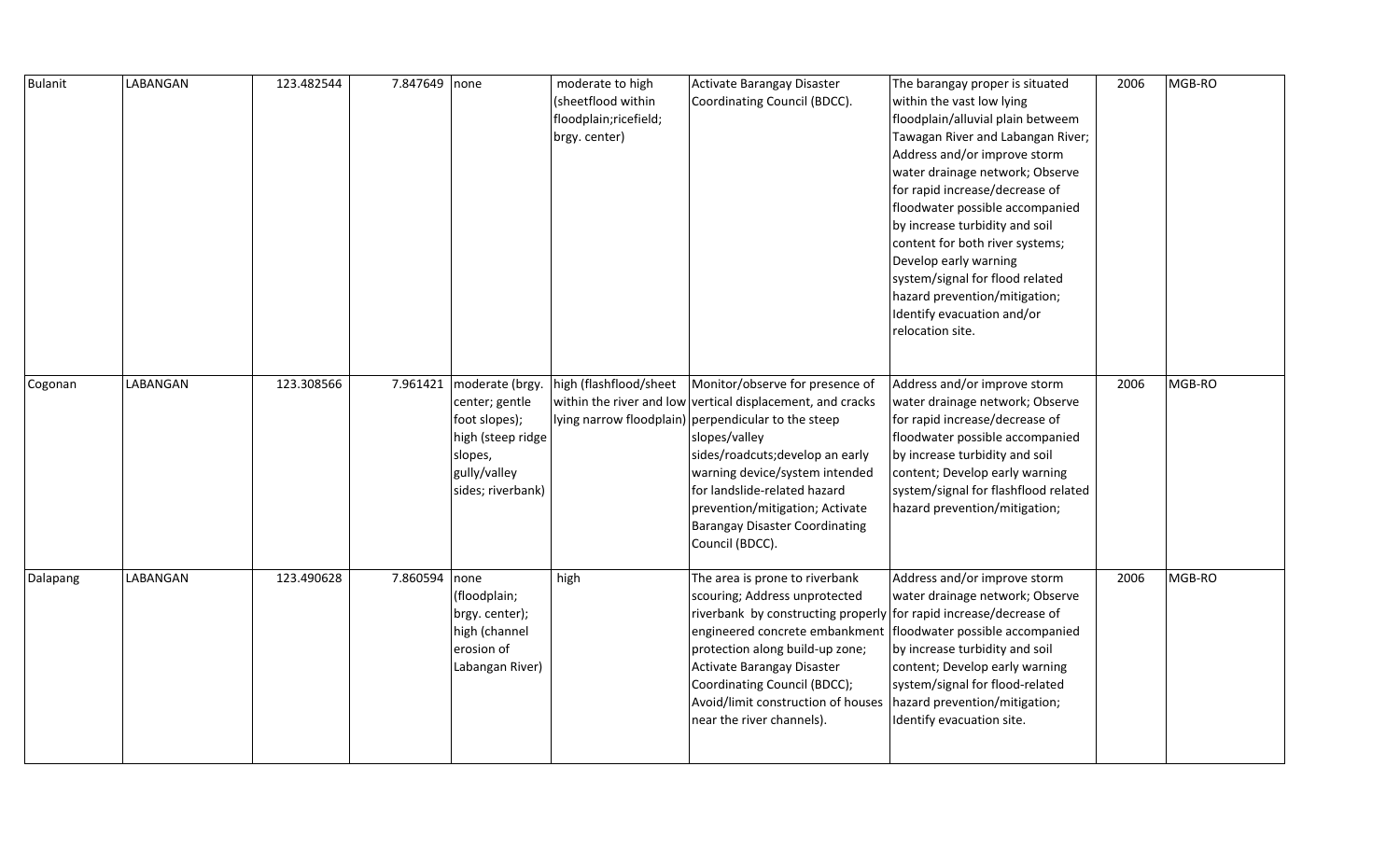| Dipaya   | LABANGAN | 123.434306 | 7.923528 | none to low                                                                                                                       | high (flashflood/sheet                                               | The area is prone to riverbank                                                                                                                                                                                                                                                                                                                                                                                                                                                                                                                                                                                             | Address and/or improve storm                                                                                                                                                                                                                                                                       | 2006 | MGB-RO |
|----------|----------|------------|----------|-----------------------------------------------------------------------------------------------------------------------------------|----------------------------------------------------------------------|----------------------------------------------------------------------------------------------------------------------------------------------------------------------------------------------------------------------------------------------------------------------------------------------------------------------------------------------------------------------------------------------------------------------------------------------------------------------------------------------------------------------------------------------------------------------------------------------------------------------------|----------------------------------------------------------------------------------------------------------------------------------------------------------------------------------------------------------------------------------------------------------------------------------------------------|------|--------|
|          |          |            |          | (floodplain;                                                                                                                      |                                                                      | within the river and low scouring; Address unprotected                                                                                                                                                                                                                                                                                                                                                                                                                                                                                                                                                                     | water drainage network; Observe                                                                                                                                                                                                                                                                    |      |        |
|          |          |            |          | brgy. center);                                                                                                                    | lying floodplain near                                                | riverbank by constructing properly for rapid increase/decrease of                                                                                                                                                                                                                                                                                                                                                                                                                                                                                                                                                          |                                                                                                                                                                                                                                                                                                    |      |        |
|          |          |            |          |                                                                                                                                   | high (steep ridge the brgy. center)                                  | engineered concrete embankment                                                                                                                                                                                                                                                                                                                                                                                                                                                                                                                                                                                             | floodwater possible accompanied                                                                                                                                                                                                                                                                    |      |        |
|          |          |            |          | slopes,                                                                                                                           |                                                                      | protection along build-up zone;                                                                                                                                                                                                                                                                                                                                                                                                                                                                                                                                                                                            | by increase turbidity and soil                                                                                                                                                                                                                                                                     |      |        |
|          |          |            |          | gully/valley                                                                                                                      |                                                                      | Monitor/observe for presence of                                                                                                                                                                                                                                                                                                                                                                                                                                                                                                                                                                                            | content; Develop early warning                                                                                                                                                                                                                                                                     |      |        |
|          |          |            |          | sides; riverbank)                                                                                                                 |                                                                      | vertical displacement, and cracks                                                                                                                                                                                                                                                                                                                                                                                                                                                                                                                                                                                          | system/signal for floodhazard                                                                                                                                                                                                                                                                      |      |        |
|          |          |            |          |                                                                                                                                   |                                                                      | perpendicular to the steep                                                                                                                                                                                                                                                                                                                                                                                                                                                                                                                                                                                                 | related hazard                                                                                                                                                                                                                                                                                     |      |        |
|          |          |            |          |                                                                                                                                   |                                                                      | slopes/valley                                                                                                                                                                                                                                                                                                                                                                                                                                                                                                                                                                                                              | prevention/mitigation; Identify                                                                                                                                                                                                                                                                    |      |        |
|          |          |            |          |                                                                                                                                   |                                                                      | sides/roadcuts; develop an early                                                                                                                                                                                                                                                                                                                                                                                                                                                                                                                                                                                           | evacuation and/or relocation site.                                                                                                                                                                                                                                                                 |      |        |
|          |          |            |          |                                                                                                                                   |                                                                      | warning device/system intended                                                                                                                                                                                                                                                                                                                                                                                                                                                                                                                                                                                             |                                                                                                                                                                                                                                                                                                    |      |        |
|          |          |            |          |                                                                                                                                   |                                                                      | for landslide-related hazard                                                                                                                                                                                                                                                                                                                                                                                                                                                                                                                                                                                               |                                                                                                                                                                                                                                                                                                    |      |        |
|          |          |            |          |                                                                                                                                   |                                                                      | prevention/mitigation; Activate                                                                                                                                                                                                                                                                                                                                                                                                                                                                                                                                                                                            |                                                                                                                                                                                                                                                                                                    |      |        |
|          |          |            |          |                                                                                                                                   |                                                                      |                                                                                                                                                                                                                                                                                                                                                                                                                                                                                                                                                                                                                            |                                                                                                                                                                                                                                                                                                    |      |        |
|          |          |            |          |                                                                                                                                   |                                                                      |                                                                                                                                                                                                                                                                                                                                                                                                                                                                                                                                                                                                                            |                                                                                                                                                                                                                                                                                                    |      |        |
|          |          |            |          |                                                                                                                                   |                                                                      |                                                                                                                                                                                                                                                                                                                                                                                                                                                                                                                                                                                                                            |                                                                                                                                                                                                                                                                                                    |      |        |
|          |          |            |          |                                                                                                                                   |                                                                      |                                                                                                                                                                                                                                                                                                                                                                                                                                                                                                                                                                                                                            |                                                                                                                                                                                                                                                                                                    |      |        |
|          |          |            |          |                                                                                                                                   |                                                                      |                                                                                                                                                                                                                                                                                                                                                                                                                                                                                                                                                                                                                            |                                                                                                                                                                                                                                                                                                    |      |        |
|          |          |            |          |                                                                                                                                   |                                                                      |                                                                                                                                                                                                                                                                                                                                                                                                                                                                                                                                                                                                                            |                                                                                                                                                                                                                                                                                                    |      |        |
|          |          |            |          |                                                                                                                                   |                                                                      |                                                                                                                                                                                                                                                                                                                                                                                                                                                                                                                                                                                                                            |                                                                                                                                                                                                                                                                                                    |      |        |
|          |          |            |          |                                                                                                                                   |                                                                      |                                                                                                                                                                                                                                                                                                                                                                                                                                                                                                                                                                                                                            |                                                                                                                                                                                                                                                                                                    |      |        |
|          |          |            |          |                                                                                                                                   |                                                                      |                                                                                                                                                                                                                                                                                                                                                                                                                                                                                                                                                                                                                            |                                                                                                                                                                                                                                                                                                    |      |        |
|          |          |            |          |                                                                                                                                   |                                                                      |                                                                                                                                                                                                                                                                                                                                                                                                                                                                                                                                                                                                                            |                                                                                                                                                                                                                                                                                                    |      |        |
|          |          |            |          |                                                                                                                                   |                                                                      |                                                                                                                                                                                                                                                                                                                                                                                                                                                                                                                                                                                                                            |                                                                                                                                                                                                                                                                                                    |      |        |
|          |          |            |          |                                                                                                                                   |                                                                      |                                                                                                                                                                                                                                                                                                                                                                                                                                                                                                                                                                                                                            |                                                                                                                                                                                                                                                                                                    |      |        |
|          |          |            |          |                                                                                                                                   |                                                                      |                                                                                                                                                                                                                                                                                                                                                                                                                                                                                                                                                                                                                            |                                                                                                                                                                                                                                                                                                    |      |        |
|          |          |            |          |                                                                                                                                   |                                                                      |                                                                                                                                                                                                                                                                                                                                                                                                                                                                                                                                                                                                                            |                                                                                                                                                                                                                                                                                                    |      |        |
|          |          |            |          |                                                                                                                                   |                                                                      |                                                                                                                                                                                                                                                                                                                                                                                                                                                                                                                                                                                                                            |                                                                                                                                                                                                                                                                                                    |      |        |
|          |          |            |          |                                                                                                                                   |                                                                      |                                                                                                                                                                                                                                                                                                                                                                                                                                                                                                                                                                                                                            |                                                                                                                                                                                                                                                                                                    |      |        |
|          |          |            |          |                                                                                                                                   |                                                                      |                                                                                                                                                                                                                                                                                                                                                                                                                                                                                                                                                                                                                            |                                                                                                                                                                                                                                                                                                    |      |        |
|          |          |            |          |                                                                                                                                   |                                                                      |                                                                                                                                                                                                                                                                                                                                                                                                                                                                                                                                                                                                                            |                                                                                                                                                                                                                                                                                                    |      |        |
| Langapod | LABANGAN | 123.356556 | 7.914499 | none to low<br>(floodplain;<br>brgy. center);<br>moderate to<br>high (steep ridge<br>slopes,<br>gully/valley<br>sides; riverbank) | high (flashflood/sheet<br>lying floodplain near<br>the brgy. center) | <b>Barangay Disaster Coordinating</b><br>Council (BDCC).<br>The area is prone to riverbank<br>within the river and low scouring; Address unprotected<br>riverbank by constructing properly for rapid increase/decrease of<br>engineered concrete embankment<br>protection along build-up zone;<br>Monitor/observe for presence of<br>vertical displacement, and cracks<br>perpendicular to the steep<br>slopes/valley<br>sides/roadcuts; develop an early<br>warning device/system intended<br>for landslide-related hazard<br>prevention/mitigation; Activate<br><b>Barangay Disaster Coordinating</b><br>Council (BDCC). | Address and/or improve storm<br>water drainage network; Observe<br>floodwater possible accompanied<br>by increase turbidity and soil<br>content; Develop early warning<br>system/signal for floodhazard<br>related hazard<br>prevention/mitigation; Identify<br>evacuation and/or relocation site. | 2006 | MGB-RO |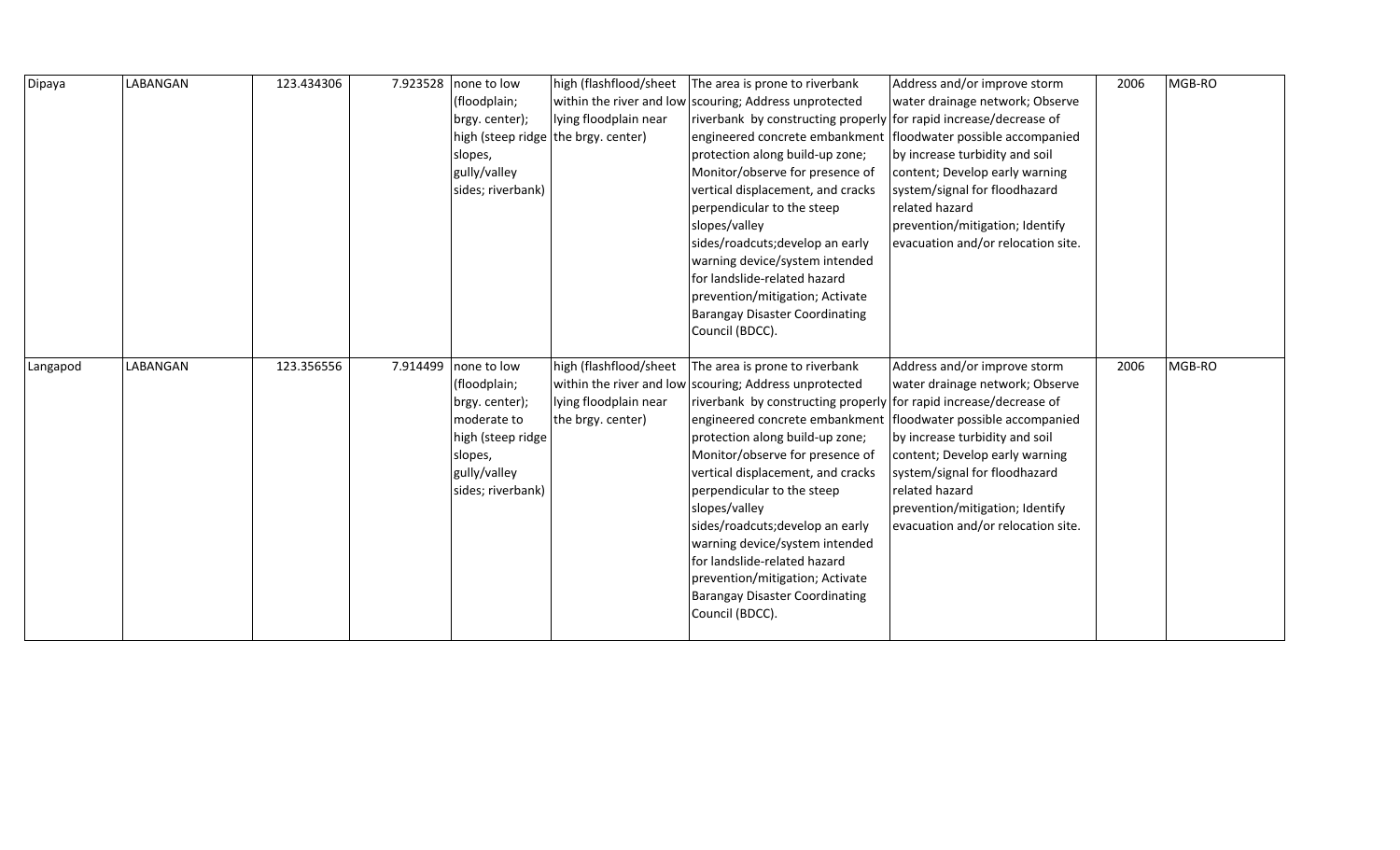| Lantian                     | LABANGAN | 123.498399 | 7.883289 | none to low<br>(brgy. proper)                                                            | moderate to high<br>(flashflood/sheetflood<br>within low lying<br>floodplain zone near<br>rivers/creeks; ricefield<br>zone)          | Observe and presence of mass<br>movement (soil creep); Activate<br><b>Barangay Disaster Coordinating</b><br>Council (BDCC)                                                                                                                                                                                                                      | Address and/or improve storm<br>water drainage network; Observe<br>for rapid increase/decrease of<br>floodwater possible accompanied<br>by increase turbidity and soil<br>content; Develop early warning<br>system/signal for flood-related<br>hazard prevention/mitigation;<br>Identify evacuation site. | 2006 | MGB-RO |
|-----------------------------|----------|------------|----------|------------------------------------------------------------------------------------------|--------------------------------------------------------------------------------------------------------------------------------------|-------------------------------------------------------------------------------------------------------------------------------------------------------------------------------------------------------------------------------------------------------------------------------------------------------------------------------------------------|-----------------------------------------------------------------------------------------------------------------------------------------------------------------------------------------------------------------------------------------------------------------------------------------------------------|------|--------|
| Lower Campo<br>Islam (Pob.) | LABANGAN | 123.514016 | 7.864761 | none<br>(floodplain;<br>brgy. center);<br>high (channel<br>erosion of river<br>channels) | moderate to high                                                                                                                     | The area is prone to riverbank<br>scouring; Address unprotected<br>riverbank by constructing properly for rapid increase/decrease of<br>engineered concrete embankment<br>protection along build-up zone;<br>Activate Barangay Disaster<br>Coordinating Council (BDCC);<br>Avoid/limit construction of houses<br>near the river channels).      | Address and/or improve storm<br>water drainage network; Observe<br>floodwater possible accompanied<br>by increase turbidity and soil<br>content; Develop early warning<br>system/signal for flood-related<br>hazard prevention/mitigation;<br>Identify evacuation site.                                   | 2006 | MGB-RO |
| Lower Pulacan               | LABANGAN | 123.486960 | 7.904710 | none to low<br>(alluvial plain;<br>flood plain;<br>gentle hill); high<br>(riverbanks)    | low to moderate<br>(sheetflood/flashflood<br>within low lying<br>floodplain/alluvial plain<br>near rivers/creeks;<br>ricefield area) | The area is prone to riverbank<br>scouring; Address unprotected<br>riverbank by constructing properly for rapid increase/decrease of<br>engineered concrete embankment<br>protection along build-up zone;<br>Activate Barangay Disaster<br>Coordinating Council (BDCC);<br>Avoid/limit construction of houses<br>near the river/creek channels. | Address and/or improve storm<br>water drainage network; Observe<br>floodwater possible accompanied<br>by increase turbidity and soil<br>content; Develop early warning<br>system/signal for flood-related<br>hazard prevention/mitigation;<br>Identify evacuation site.                                   | 2006 | MGB-RO |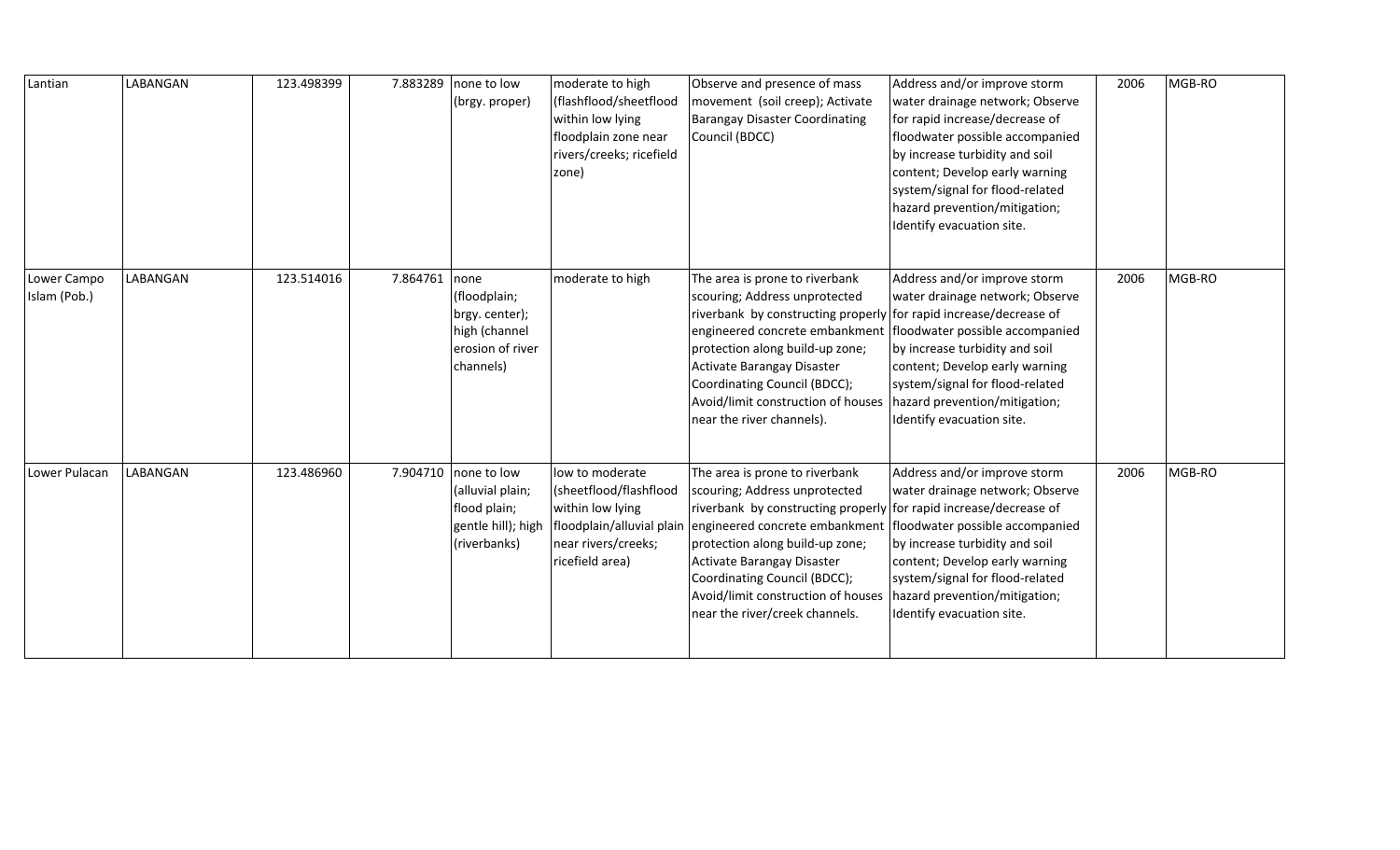| New Labangan | LABANGAN | 123.496324 | 7.863311 | none<br>(floodplain;<br>brgy. center);<br>high (channel<br>erosion of<br>Labangan River)                                                                  | high                                                                 | The area is prone to riverbank<br>scouring; Address unprotected<br>riverbank by constructing properly for rapid increase/decrease of<br>engineered concrete embankment   floodwater possible accompanied<br>protection along build-up zone;<br>Activate Barangay Disaster<br>Coordinating Council (BDCC);<br>Avoid/limit construction of houses<br>near the river channels).                                                                                                                                                                                                                     | Address and/or improve storm<br>water drainage network; Observe<br>by increase turbidity and soil<br>content; Develop early warning<br>system/signal for flood-related<br>hazard prevention/mitigation;<br>Identify evacuation site. | 2006 | MGB-RO |
|--------------|----------|------------|----------|-----------------------------------------------------------------------------------------------------------------------------------------------------------|----------------------------------------------------------------------|--------------------------------------------------------------------------------------------------------------------------------------------------------------------------------------------------------------------------------------------------------------------------------------------------------------------------------------------------------------------------------------------------------------------------------------------------------------------------------------------------------------------------------------------------------------------------------------------------|--------------------------------------------------------------------------------------------------------------------------------------------------------------------------------------------------------------------------------------|------|--------|
| Nuboran      | LABANGAN | 123.324000 |          | 7.912250   none to low<br>(floodplain;<br>brgy. center);<br>moderate to<br>high (steep ridge<br>slopes,<br>gully/valley<br>sides; riverbank;<br>roadcuts) | high (flashflood/sheet<br>lying floodplain near<br>the brgy. center) | The area is prone to riverbank<br>within the river and low scouring; Address unprotected<br>riverbank by constructing properly for rapid increase/decrease of<br>engineered concrete embankment   floodwater possible accompanied<br>protection along build-up zone;<br>Monitor/observe for presence of<br>vertical displacement, and cracks<br>perpendicular to the steep<br>slopes/valley<br>sides/roadcuts; develop an early<br>warning device/system intended<br>for landslide-related hazard<br>prevention/mitigation; Activate<br><b>Barangay Disaster Coordinating</b><br>Council (BDCC). | Address and/or improve storm<br>water drainage network; Observe<br>by increase turbidity and soil<br>content; Develop early warning<br>system/signal for flood-related<br>hazard prevention/mitigation.                              | 2006 | MGB-RO |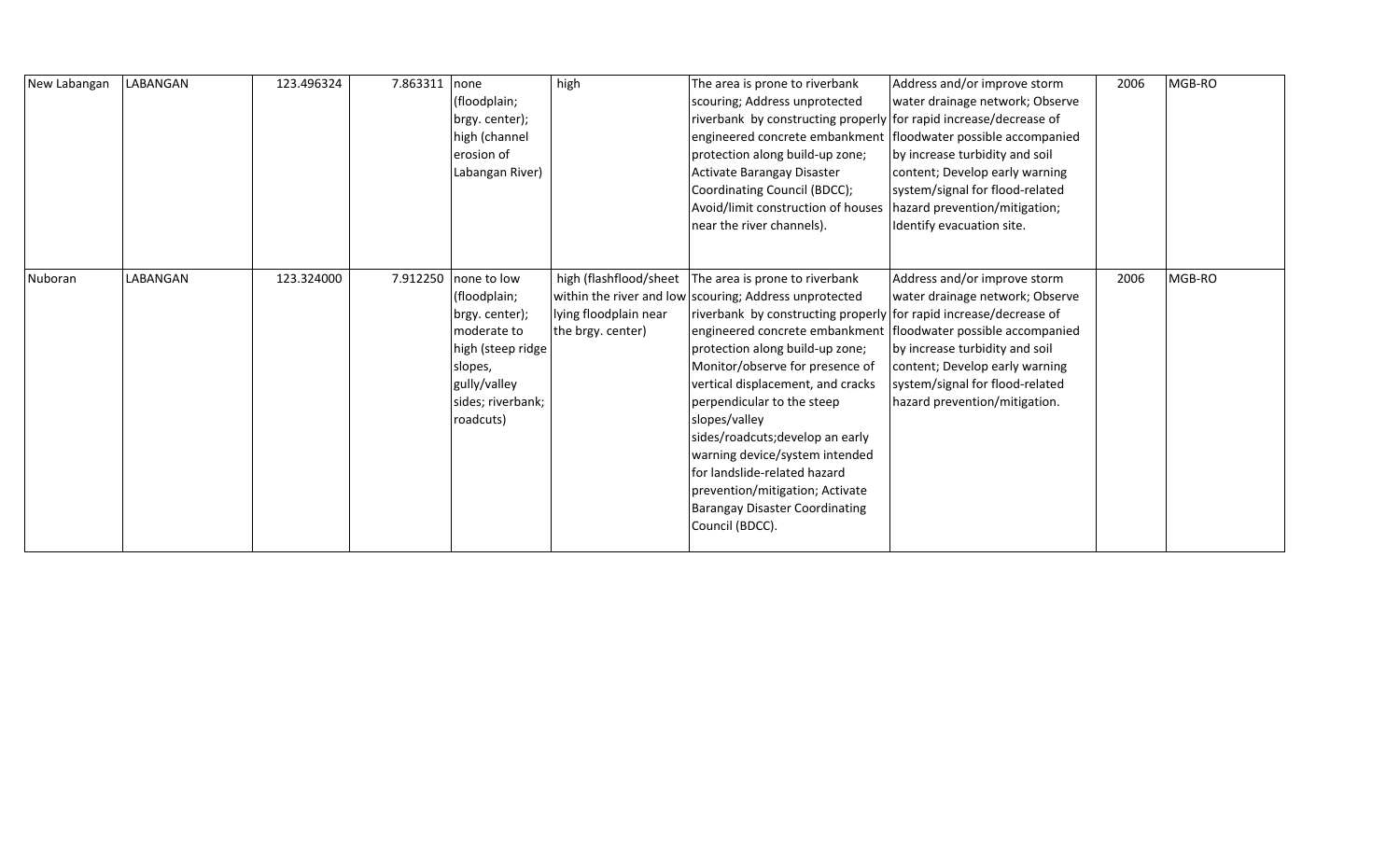| Old Labangan | LABANGAN | 123.512900 | 7.839665 none |                                                                                                   | high (floodplain;<br>coastal areas)                                                                                            |                                                                                                                                                                                               | The build-up zone is within the<br>floodplain/coastal plain along<br>Pagadian Bay; Observe for rapid<br>increase/decrease of floodwater<br>possible accompanied by increase<br>turbidity and soil content; Observe<br>for sea water swell attributed to<br>storm surge/tsunami; Identify<br>relocation site; Develop early<br>warning system/signal for<br>flashflood/sheetflood and coastal-<br>related hazard<br>prevention/mitigation. | 2006 | MGB-RO |
|--------------|----------|------------|---------------|---------------------------------------------------------------------------------------------------|--------------------------------------------------------------------------------------------------------------------------------|-----------------------------------------------------------------------------------------------------------------------------------------------------------------------------------------------|-------------------------------------------------------------------------------------------------------------------------------------------------------------------------------------------------------------------------------------------------------------------------------------------------------------------------------------------------------------------------------------------------------------------------------------------|------|--------|
| San Isidro   | LABANGAN | 123.509436 | 7.894051      | none to low<br>(brgy. center);<br>slopes and gully<br>sides)                                      | low to moderate<br>(ricefield/floodplain<br>moderate (ridge   zone near Lantian<br>Creek)                                      | Observe for and/or monitor for<br>and presence/progress of mass<br>movement (soil creep; tension<br>cracks); Activate Barangay Disaster<br>Coordinating Council (BDCC)                        | Address and/or improve storm<br>water drainage network; Observe<br>for rapid increase/decrease of<br>floodwater possible accompanied<br>by increase turbidity and soil<br>content;                                                                                                                                                                                                                                                        | 2006 | MGB-RO |
| Santa Cruz   | LABANGAN | 123.461453 |               | 7.900846 none to low<br>(floodplain and<br>gentle hill); high<br>(steep ridge<br>slopes;riverbank | none to low (gentle<br>elevated slopes);<br>moderate to high<br>(flashflood/sheetflood<br>within Labangan River<br>floodplain) | Observe for and/or monitor for<br>and presence/progress of mass<br>movement (soil creep; tension<br>cracks; riverbank scouring);<br>Activate Barangay Disaster<br>Coordinating Council (BDCC) | Address and/or improve storm<br>water drainage network; Observe<br>for rapid increase/decrease of<br>floodwater possible accompanied<br>by increase turbidity and soil<br>content; Develop early warning<br>system/signal for flood-related<br>hazard prevention/mitigation;<br>Identify evacuation/relocation site.                                                                                                                      | 2006 | MGB-RO |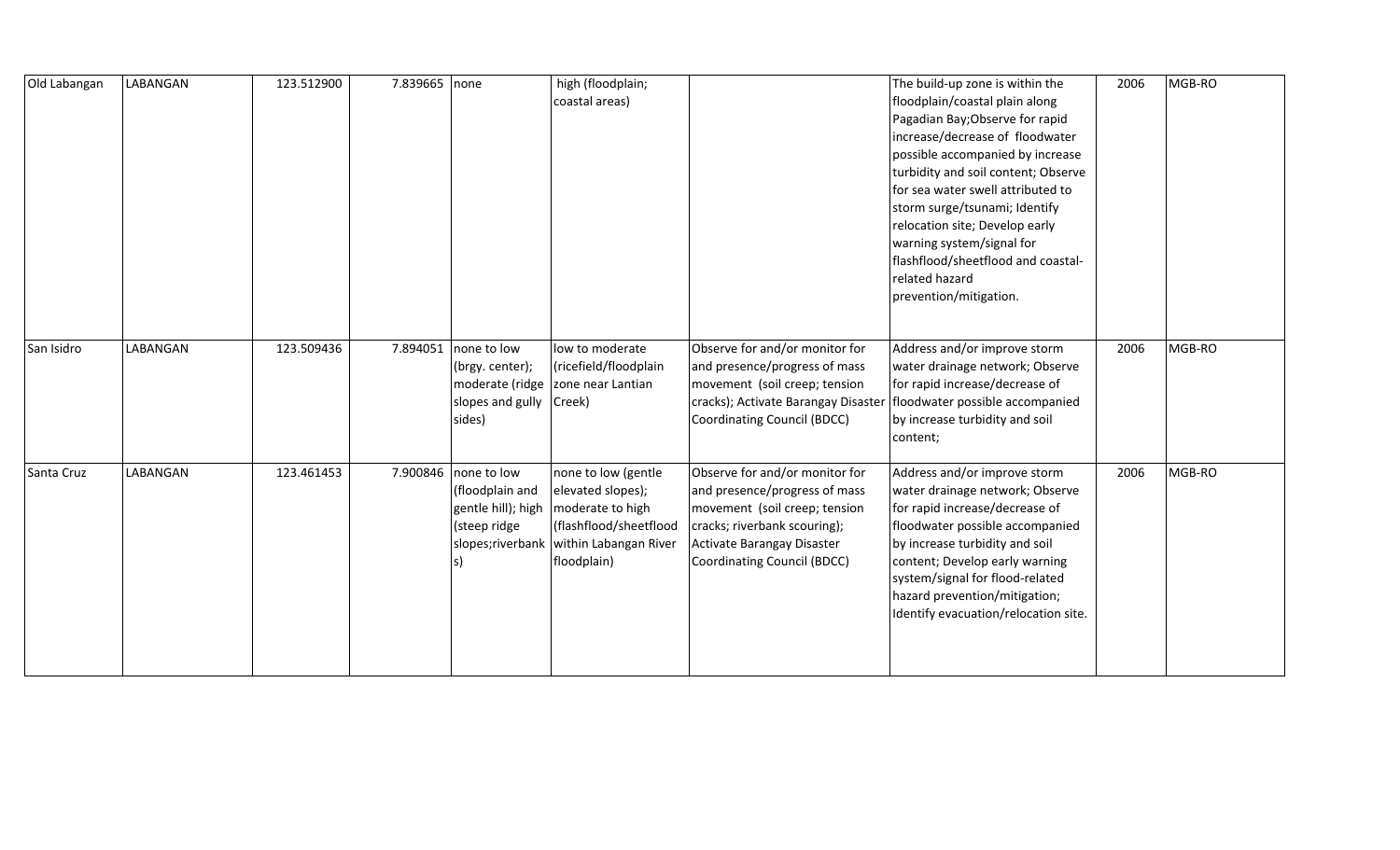| Tapodoc                            | LABANGAN | 123.501426 | 7.858692      | none<br>(floodplain;<br>brgy. center);<br>high (channel<br>erosion of<br>Labangan River) | high             | The area is prone to riverbank<br>scouring; Address unprotected<br>riverbank by constructing properly for rapid increase/decrease of<br>engineered concrete embankment<br>protection along build-up zone;<br>Activate Barangay Disaster<br>Coordinating Council (BDCC);<br>Avoid/limit construction of houses<br>near the unprotected river<br>channels.                                   | Address and/or improve storm<br>water drainage network; Observe<br>floodwater possible accompanied<br>by increase turbidity and soil<br>content; Develop early warning<br>system/signal for flood-related<br>hazard prevention/mitigation;<br>Identify evacuation/relocation site. | 2006 | MGB-RO |
|------------------------------------|----------|------------|---------------|------------------------------------------------------------------------------------------|------------------|--------------------------------------------------------------------------------------------------------------------------------------------------------------------------------------------------------------------------------------------------------------------------------------------------------------------------------------------------------------------------------------------|------------------------------------------------------------------------------------------------------------------------------------------------------------------------------------------------------------------------------------------------------------------------------------|------|--------|
| Tawagan Norte                      | LABANGAN | 123.479158 | 7.876048 none | (floodplain;<br>brgy. center);<br>high (channel<br>erosion of<br>Labangan River)         | high             | The area is prone to riverbank<br>scouring; Address unprotected<br>riverbank by constructing properly for rapid increase/decrease of<br>engineered concrete embankment<br>protection along build-up zone;<br>Activate Barangay Disaster<br>Coordinating Council (BDCC);<br>Avoid/limit construction of houses<br>near the unprotected river<br>channels.                                   | Address and/or improve storm<br>water drainage network; Observe<br>floodwater possible accompanied<br>by increase turbidity and soil<br>content; Develop early warning<br>system/signal for flood-related<br>hazard prevention/mitigation;<br>Identify evacuation site.            | 2006 | MGB-RO |
| <b>Upper Campo</b><br>Islam (Pob.) | LABANGAN | 123.510237 | 7.865123 none | (floodplain;<br>brgy. center);<br>high (channel<br>erosion of river<br>channels)         | moderate to high | The area is prone to riverbank<br>scouring; Address unprotected<br>riverbank by constructing properly for rapid increase/decrease of<br>engineered concrete embankment   floodwater possible accompanied<br>protection along build-up zone;<br>Activate Barangay Disaster<br>Coordinating Council (BDCC);<br>Avoid/limit construction of houses<br>near the unprotected river<br>channels. | Address and/or improve storm<br>water drainage network; Observe<br>by increase turbidity and soil<br>content; Develop early warning<br>system/signal for flood-related<br>hazard prevention/mitigation;<br>Identify evacuation site.                                               | 2006 | MGB-RO |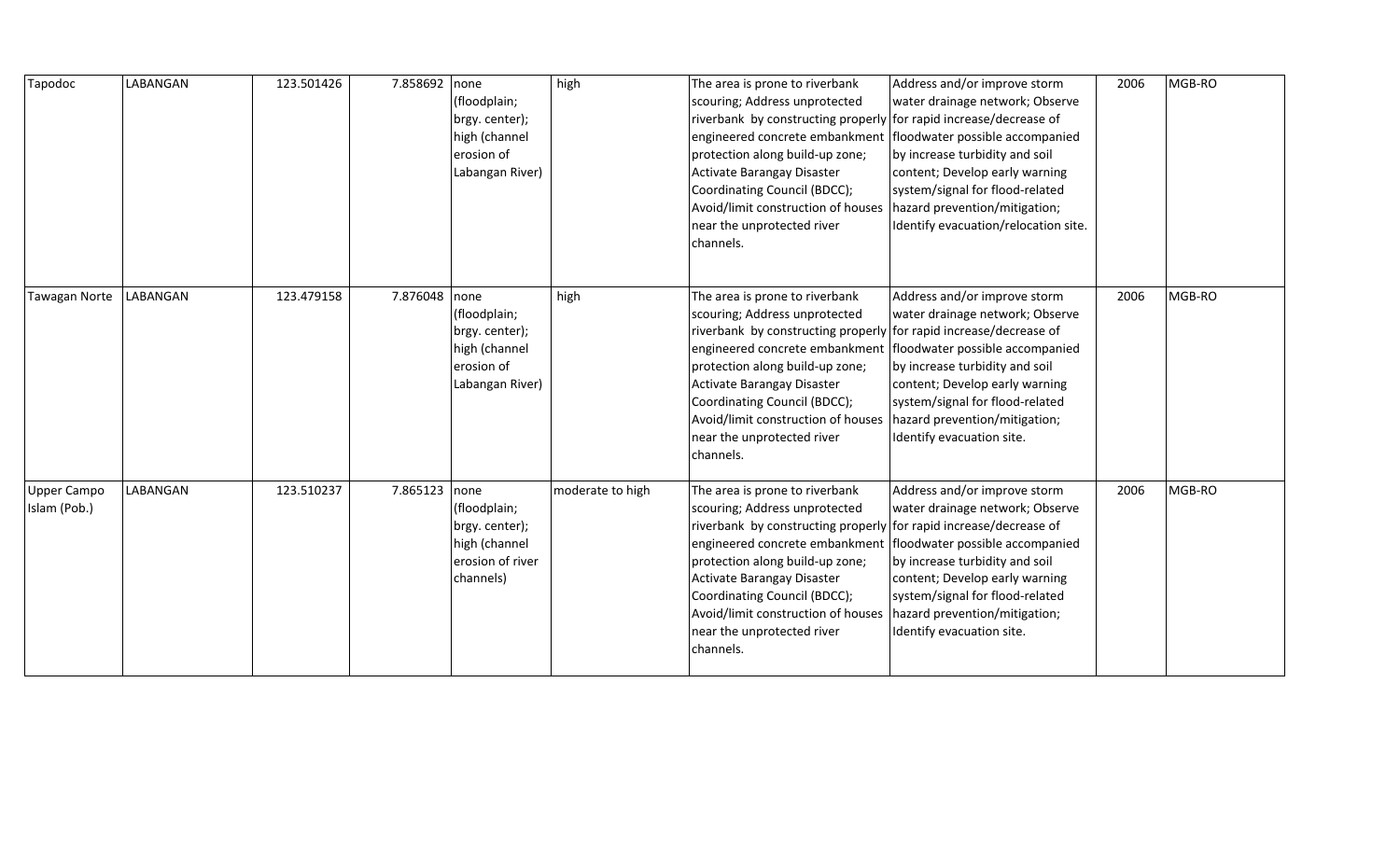| <b>Upper Pulacan</b> | LABANGAN | 123.475740 | 7.906727 | none to low<br>(floodplain and<br>gentle hill); high<br>(steep ridge | none to low (localize<br>flooding on gentle<br>elevated slopes);<br>moderate to high<br>slopes;riverbank   (flashflood/sheetflood<br>within Labangan River<br>floodplain) | Footslope of steeply sloping ridge<br>north of the barangay center is<br>highly susceptible to landslide<br>accumulation; Observe for and/or<br>monitor for presence/progress of<br>mass movement (soil creep;<br>tension cracks; riverbank<br>scouring); Avoid/limit construction<br>of houses directly at the foot of<br>the steeply sloping ridge; Identify<br>evacuation/relocation site;<br>Activate Barangay Disaster<br>Coordinating Council (BDCC) | Address and/or improve storm<br>water drainage network; Observe<br>for rapid increase/decrease of<br>floodwater possible accompanied<br>by increase turbidity and soil<br>content; Develop early warning<br>system/signal for flood-related<br>hazard prevention/mitigation;<br>Activate Barangay Disaster<br><b>Coordinating Council (BDCC)</b>                                                                                                                                                   | 2006 | MGB-RO |
|----------------------|----------|------------|----------|----------------------------------------------------------------------|---------------------------------------------------------------------------------------------------------------------------------------------------------------------------|------------------------------------------------------------------------------------------------------------------------------------------------------------------------------------------------------------------------------------------------------------------------------------------------------------------------------------------------------------------------------------------------------------------------------------------------------------|----------------------------------------------------------------------------------------------------------------------------------------------------------------------------------------------------------------------------------------------------------------------------------------------------------------------------------------------------------------------------------------------------------------------------------------------------------------------------------------------------|------|--------|
| Campo Village        | LABANGAN | 123.525252 | 7.842743 | none                                                                 | high (sheetflood/<br>flashflood/coastal<br>flooding/tsunami-<br>coastal area)                                                                                             |                                                                                                                                                                                                                                                                                                                                                                                                                                                            | The build-up zone is within the<br>floodplain of Labangan<br>River/coastal plain along Pagadian<br>Bay; Observe for rapid<br>increase/decrease of floodwater<br>possible accompanied by increase<br>turbidity and soil content; Observe<br>for sea water swell attributed to<br>storm surge/tsunami; Identify<br>relocation site; Develop early<br>warning system/signal for flood<br>related hazard<br>prevention/mitigation;Activate<br><b>Barangay Disaster Coordinating</b><br>Council (BDCC). | 2006 | MGB-RO |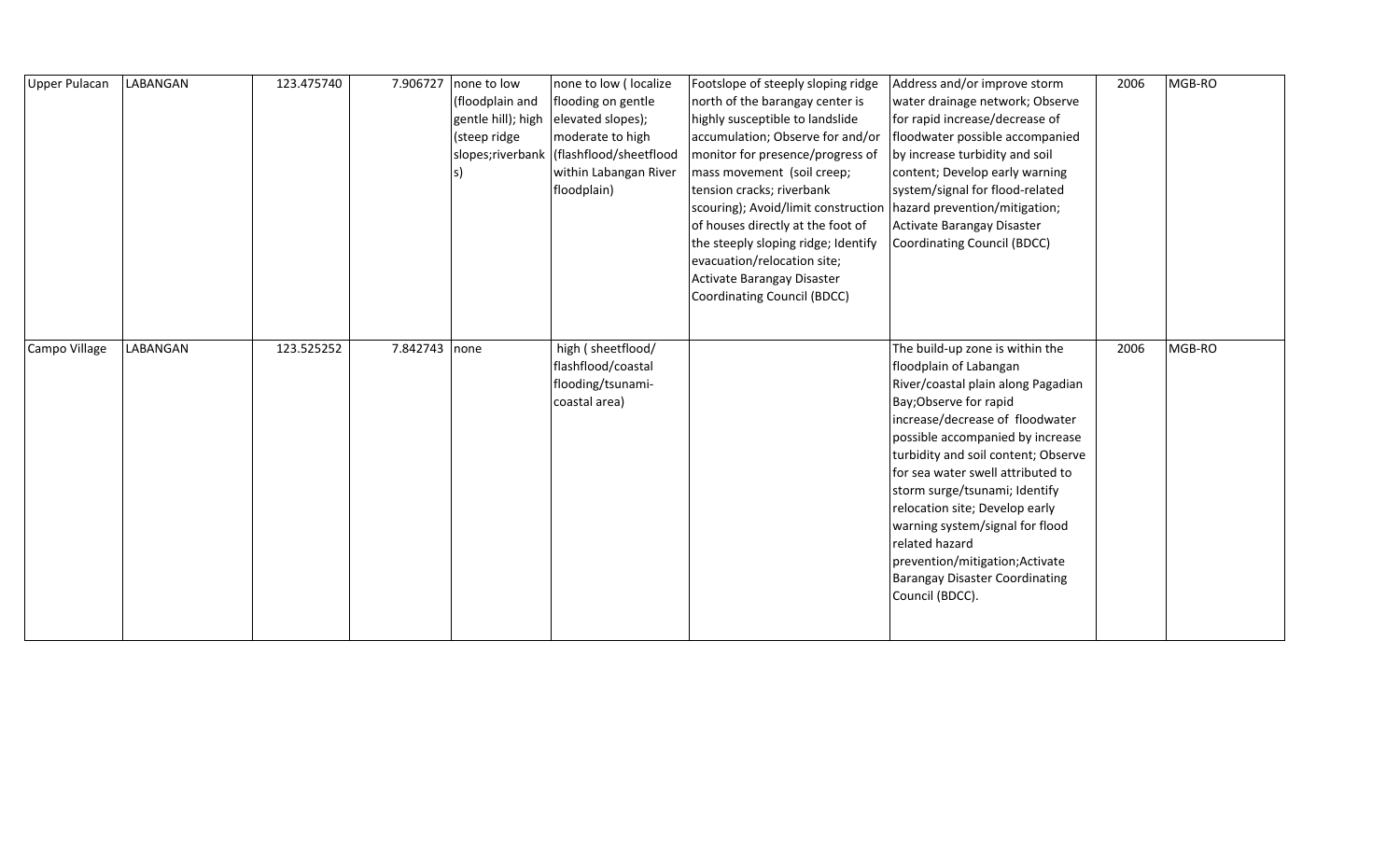| Dimasangca    | LABANGAN | 123.540896 | 7.854335 none | high (floodplain zone of | The build-up zone is near Bayao       | 2006 | MGB-RO |
|---------------|----------|------------|---------------|--------------------------|---------------------------------------|------|--------|
|               |          |            |               |                          | River; Observe for rapid              |      |        |
|               |          |            |               | Bayao River)             |                                       |      |        |
|               |          |            |               |                          | increase/decrease of floodwater       |      |        |
|               |          |            |               |                          | possible accompanied by increase      |      |        |
|               |          |            |               |                          | turbidity and soil content; Identify  |      |        |
|               |          |            |               |                          | evacuation/relocation site; Develop   |      |        |
|               |          |            |               |                          | early warning system/signal for       |      |        |
|               |          |            |               |                          | flood-related hazard                  |      |        |
|               |          |            |               |                          | prevention/mitigation; Activate       |      |        |
|               |          |            |               |                          | <b>Barangay Disaster Coordinating</b> |      |        |
|               |          |            |               |                          | Council (BDCC).                       |      |        |
|               |          |            |               |                          |                                       |      |        |
|               |          |            |               |                          |                                       |      |        |
| Lower Sang-an | LABANGAN | 123.499408 | 7.836723 none | moderate to high         | The build-up zone is within the       | 2006 | MGB-RO |
|               |          |            |               | (floodplain zone of      | floodplain of Labangan                |      |        |
|               |          |            |               | Labangan River)          | River; Observe for rapid              |      |        |
|               |          |            |               |                          | increase/decrease of floodwater       |      |        |
|               |          |            |               |                          | possible accompanied by increase      |      |        |
|               |          |            |               |                          | turbidity and soil content; Identify  |      |        |
|               |          |            |               |                          | evacuation/relocation site; Develop   |      |        |
|               |          |            |               |                          | early warning system/signal for       |      |        |
|               |          |            |               |                          | flood-related hazard                  |      |        |
|               |          |            |               |                          | prevention/mitigation.                |      |        |
|               |          |            |               |                          |                                       |      |        |
|               |          |            |               |                          |                                       |      |        |